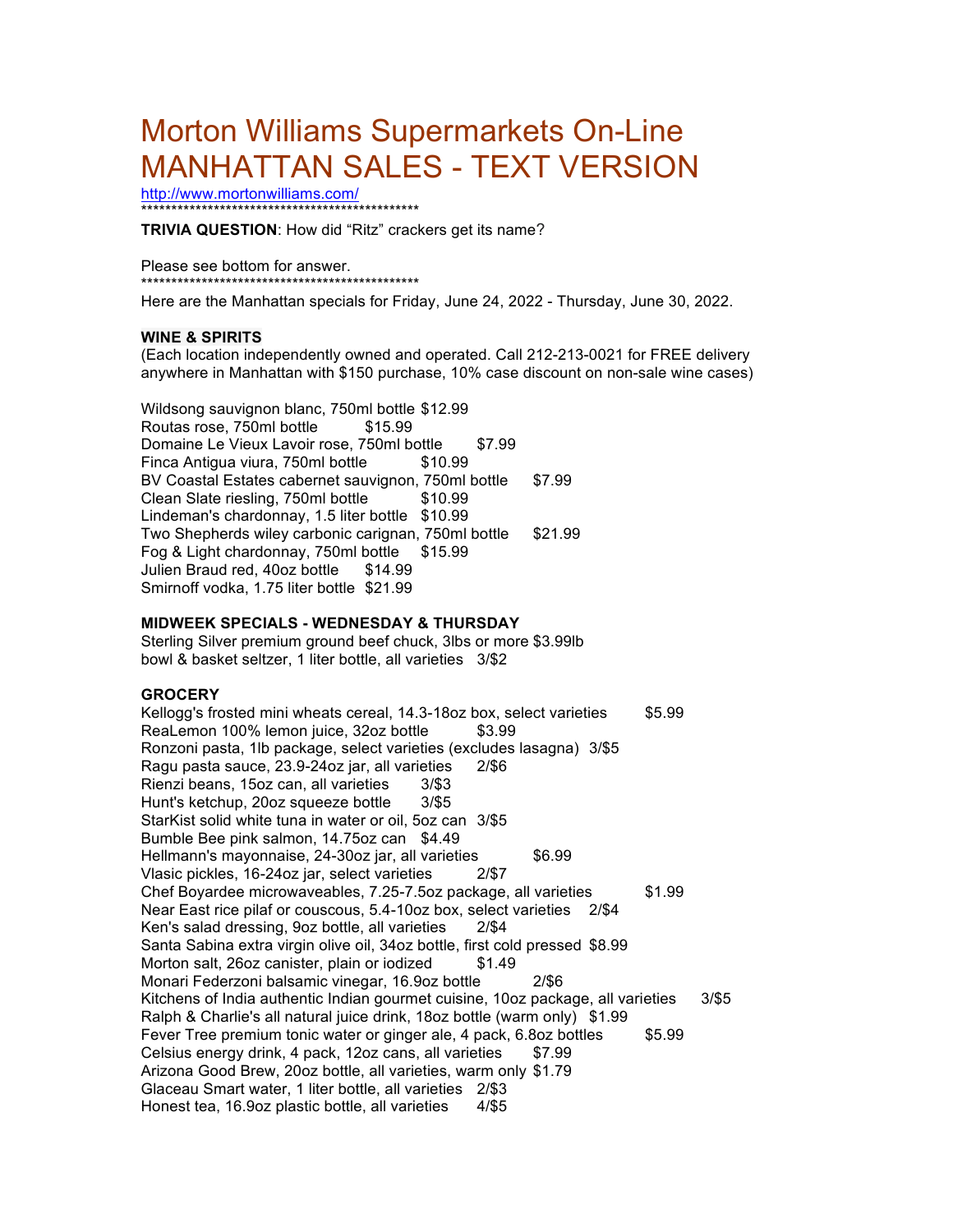Aquafina water, 24 pack, 16.9oz bottles \$4.99 Vita Coco 100% pure coconut water, 500ml package \$2.99 Chock full o'nuts coffee, 10.2-11.3oz can, excludes decaf \$5.99 Tetley classic black tea, 100 count box \$3.49 Equal zero calorie sweetener, 4.1oz package, 115 count \$3.49 Jiffy corn muffin mix, 8.5oz package \$0.89 Nature Valley granola bars, 6.7-8.94oz box \$4.99 Jell-O gelatin or instant pudding, .3-3.9oz package, select varieties \$1.69 Mott's apple sauce, 6 pack, 23.4-24oz package 2/\$7 Wholesome Pantry organic apple sauce, 24oz jar 2/\$6 Flahavan's Irish rolled oats, 16oz box 2/\$6 d'arbo fruit spread, 16oz jar, select varieties \$3.99 Carnation evaporated milk, 12oz can, select varieties \$1.99 Pearl Milling Company pancake mix, 32-35oz package, all varieties 2/\$7 Brad's Naturals peanut butter, 18oz jar, smooth or crunchy (excludes organic) 2/\$7 Pearl Milling Company syrup, 24oz bottle, all varieties \$4.49 Daelmans mini caramel stroopwafels, 7.04oz bag \$3.99 Asian Gourmet rice crackers, 3.5oz package 2/\$4 Bahlsen cookies & wafers, 3.5-4.6oz package, select varieties 2/\$5 Sophia tea biscuits, 14oz package 2/\$3 Bounty Essentials paper towels, 288-498 count, 6 pack bundle \$6.99 paperbird bathroom tissue, 1,000 count single roll 5/\$4 Vanity Fair Everyday napkins, 40-100 count package, select varieties 2/\$6 Ajax liquid laundry detergent, 60oz container \$3.99 Glass Plus glass & multi-surface cleaner, 32oz spray bottle \$2.99 Fantastik all purpose cleaner, 32oz bottle \$3.99 Soft Scrub cleanser, 18.3-28.6oz bottle \$3.99 Saran premium wrap, 100 square foot roll \$2.59 Palmolive dish washing liquid, 8-10oz bottle, all varieties \$1.79 Finesse shampoo or conditioner, 13oz bottle, all varieties \$3.99

## **SNACKS & BEVERAGES**

Brooklyn Brewery beer, 6 pack, 12oz bottles or cans, all varieties \$11.99 Corona extra, light or premier, 6 pack, 12oz bottles or cans \$10.99 Blue Point Beer, 6 pack, 12oz bottles or cans, all varieties \$12.99 Michelob Ultra, 6 pack, 12oz bottles \$11.99 Founders All Day or Centennial IPA, 6 pack, 12oz bottles or cans\$11.99 Clausthaler non-alcoholic beer, 6 pack, 11.2oz bottles \$9.99 Smuttynose Brewing Co Finestkind IPA or Old Brown Dog ale, 6 pack, 12oz bottles \$10.99 Coca-Cola Classic, diet Coke, Sprite or Seagram's ginger ale, 6 pack, 7.5oz cans\$3.99 Pepsi, diet Pepsi, Sierra Mist, Schweppes or Mountain Dew, 2 liter bottle3/\$5 Canada Dry, 7-Up, Sunkist or A&W, 12 pack, 12oz cans \$6.99 Snapple ice tea, 16-18.5oz bottle, warm only 4/\$5 Lesser Evil organic popcorn, 5-7oz bag, all varieties 2/\$7 Doritos chips, 6-10.75oz bag, all varieties \$3.99 Ritz crackers,  $7.5-13.7$ oz box  $$4.49$ 

### **DELI GOURMET CHEESES PREPARED MEALS**

Store made seasoned top round roast beef, sliced to order \$13.99lb Extra creamy muenster cheese, sliced to order or by the piece \$5.99lb Boar's Head lower sodium deluxe ham, sliced to order \$11.99lb Imported from France, Madrigal cheese, by the piece \$8.99lb Hormel genoa or hard salami, sliced to order \$7.99lb Fresh store made, roasted chicken breast on the frame, cage free, no antibiotics or hormones \$11.99 each Fresh made sesame noodle salad \$6.99lb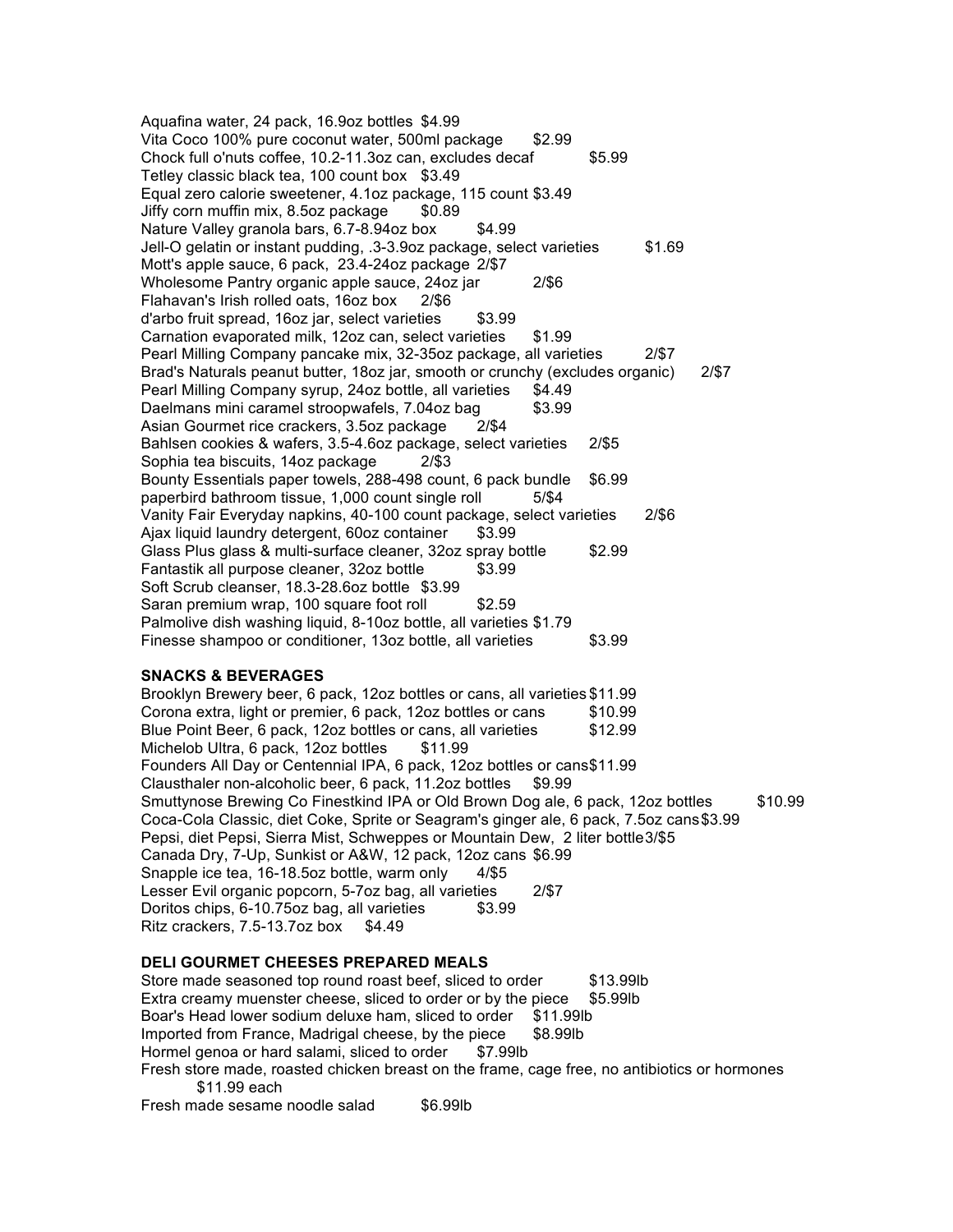Fresh store made sauteed spinach with garlic & olive oil \$7.99lb Fresh store made, roasted turkey breast, sliced to order \$11.99lb Imported from France, President triple creme brie, by the piece \$9.99lb Fresh made tabouli & kale salad\$6.99lb Imported Danish blue cheese, by the piece \$9.99lb Fresh made shrimp salad with celery & mayonnaise \$11.99lb Alouette soft spreadable cheese, 6-6.5oz package, all varieties \$4.99 each Samaki, Inc. garlic pepper smoked salmon, 4oz package \$11.99 each Alouette crumbled cheese, blue, feta or gorgonzola, 4oz cup \$4.49 each Fresh store made broiled tilapia with roasted potatoes & vegetables, 16oz portion\$8.99 each Fresh store made grilled chicken with fresh mozzarella & roasted peppers on a wrap \$7.99 each Morton Williams Sandwich Club - buy 7 sandwiches and get the 8th one FREE…see deli manager for details

## **FRESH BAKERY**

Eli's Jewish rye bread, 16oz loaf \$5.49 Fresh store made 7" black forest cake \$14.99 Mini black & white cookies, 8oz package\$4.99 Mojo desserts mousse, 3oz cup, select varieties \$4.99 Arnold brick oven white bread, 20oz loaf \$3.99 Thomas english muffins, 6 pack, 12-13oz package, all varieties 2/\$6 Entenmann's loaf cakes, 11.5-14.5oz package 2/\$6 Asturi Bruschettini Italian toast, 4.23oz package, select varieties \$3.99

# **PACKAGED MEATS**

Hebrew National kosher beef franks, 9.43-12oz package, all varieties \$5.99 Oscar Mayer Deli Fresh cold cuts, 9oz package, all varieties \$6.99 Hormel sliced pepperoni, 6oz package \$4.99 Shop Rite sauerkraut, 16oz bag \$1.99 Ball Park all white meat smoked turkey franks, 14oz package \$5.99<br>Shady Brook Farms ground turkey, 48oz package \$11.99 Shady Brook Farms ground turkey, 48oz package Simply Potatoes, 24oz package, select varieties \$4.99 In our frozen meat department, Banquet Brown & Serve breakfast links or patties, 6.4-7oz package, all varieties 3/\$7

# **DAIRY**

Big Squeeze 100% premium orange juice, 64oz carton \$3.99 bowl & basket yogurt, 6oz cup, fruit on the bottom, all varieties (excludes Greek) 3/\$2 bowl & basket yogurt, 32oz container, all varieties (excludes Greek) 2/\$6 Daisy cottage cheese with fruit, 6oz container, all varieties 2/\$4 Daisy sour cream, 16oz container, all varieties 2/\$6 Philadelphia cream cheese, 8oz bar, all varieties 2/\$6 Minute Maid fruit punch or lemonade, 59oz carton 2/\$4 Welch's fruit juice cocktail, 59oz carton, select varieties 2/\$6 bowl & basket whipped butter, 8oz package 2/\$6 Cabot cheddar or monterey jack cheese, 6-8oz bar, all varieties 2/\$6 bowl & basket shredded cheese, 6-8oz package, all varieties 2/\$6 Sargento deli style sliced cheese, 5-8oz package, all varieties \$4.99 Colliders desserts, 6.9-7oz package, all varieties 2/\$7 Ore-Ida Just Crack an Egg breakfast bowls, 2.25-3oz package, all varieties 2/\$6 bowl & basket ricotta, 15oz container, all varieties 2/\$5 Smart Balance spread, 13-15oz tub, select varieties \$4.99 Coffee-Mate creamer, 16oz bottle, all varieties (excludes Natural Bliss) \$2.99 Silk plant-based beverages, 59-64oz carton, select varieties \$3.99 Lactaid milk, 64oz carton, all varieties \$4.99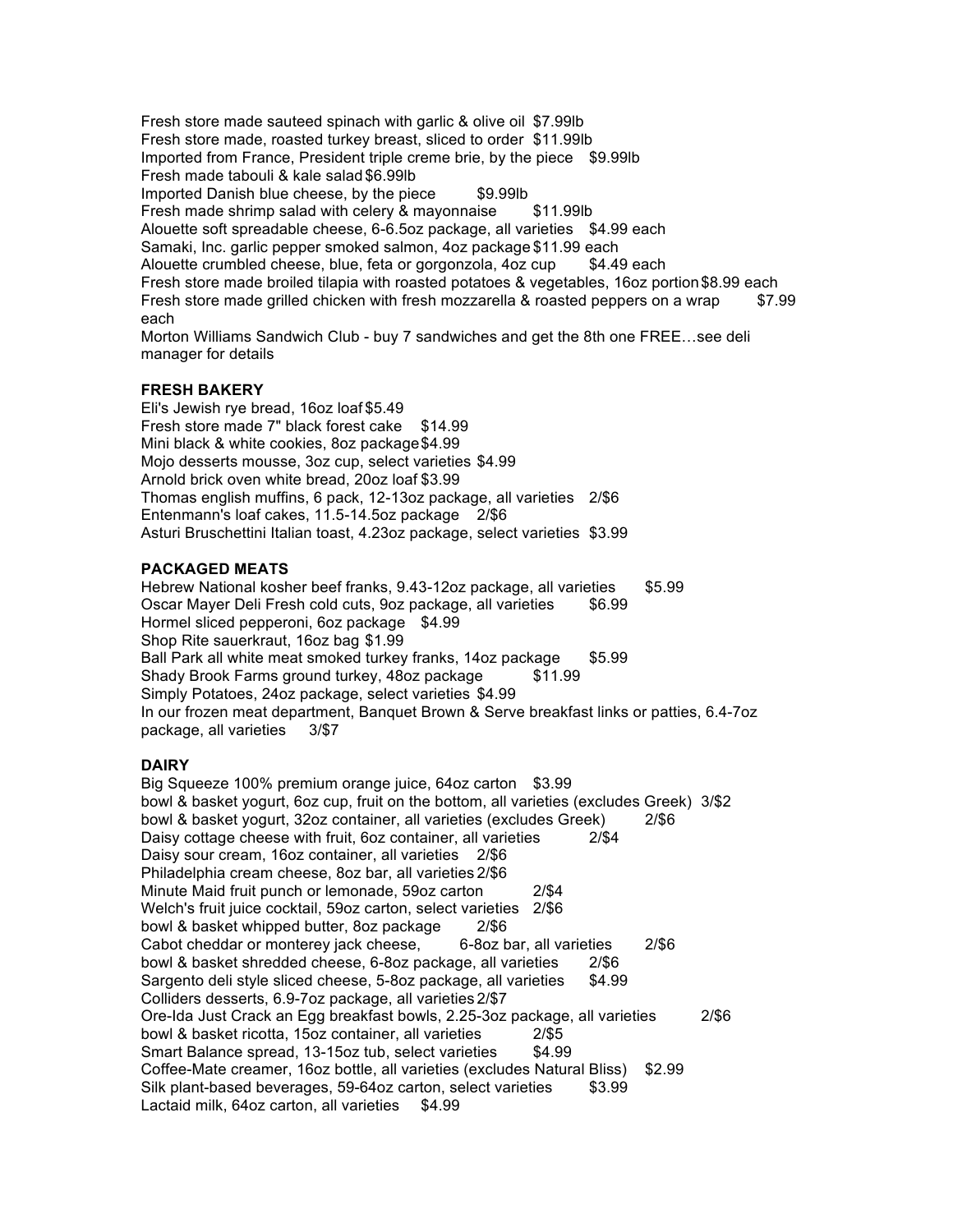Esti hummus & dips, 8-10oz package, all varieties 2/\$6 Nounos Greek yogurt, 5.3oz glass jar, all varieties 2/\$4 Mountainside Farms cage free liquid egg whites, 16oz package \$4.99

## **FROZEN**

Edy's ice cream, 48oz package \$3.99 Nestle Outshine fruit bars, 6 count package, all varieties \$4.99 Luigi's real Italian ice, 6 pack cups, 36oz package 2/\$7 Pillsbury toaster strudel pastries, 11.7oz box, all varieties\$3.99 Sukhi's Indian cuisine, 10-12oz package, select varieties \$6.99 bowl & basket lasagna, 32oz package, all varieties \$5.99 MorningStar Farms meatless or veggie burgers, 5.25-12oz package, select varieties \$4.99 Red Baron classic crust pizza, 17.82-23.45oz package, all varieties \$5.99 Bird's Eye steamfresh vegetables, 9-14.4oz package, all varieties (excludes protein or superfood blends, organic & veggie made) 2/\$5 Green Giant cauliflower gnocchi, 10oz bag, all varieties \$3.99 Pepperidge Farm 3-layer cake, 19.6oz package \$4.99 Cool Whip topping, 8oz package2/\$5

#### **PRODUCE**

Southern peaches, 2.75 size \$1.99lb Red ripe seedless watermelon, whole, half or quartered only \$.79lb Fresh strawberries, 1lb container \$3.99 each Locally grown Boston lettuce \$1.99 each Locally grown green squash \$1.99lb California baby peeled carrots, 1lb bag 2/\$3 Golden ripe pineapple, 6 size \$3.99 each Fresh spinach, 8oz bag \$2.99 each Fresh escarole or chicory \$1.99lb Hot House seedless cucumbers 2/\$4 GT kombucha, 16oz bottle, all varieties \$3.99 each<br>Organic grape tomatoes, 1 pint container \$3.99 each Organic grape tomatoes, 1 pint container Organic raspberries, 6oz container \$5.99 each Organic peeled garlic, 6oz package \$4.99 each

### **GOURMET MEAT**

Sterling Silver premium bone-in rib steak or roast \$14.99lb Fresh store made, ready to cook, Sterling Silver premium eyeround steak rolled in black pepper \$7.99lb Fresh whole pork spareribs \$3.99lb Harvestland all natural antibiotic free boneless chicken breast or tenders \$7.99lb Fresh sliced pork spareribs \$4.39lb Sterling Silver premium eyeround roast beef \$5.99lb Sterling Silver premium eyeround steak \$6.99lb Esposito hot or sweet Italian sausage patties \$5.99lb Fresh made lean ground beef sirloin \$5.99lb USDA choice boneless beef for stew \$5.79lb Fresh grade 'A' chicken tenders \$5.99lb Fresh Perdue grade 'A' cornish hen \$2.99lb Strassburger all natural meatloaf mix, 20oz package \$6.99 each

#### **SEAFOOD SPECIALS**

Fresh, ready to cook, whole Mediterranean sea bass (bronzini) \$10.99lb Fresh cut flounder fillet \$12.99lb Ready to cook, fully cleaned peeled & deveined extra large shrimp, 26-30 count \$11.99lb Fresh crab cakes made with real crab meat, 4.25oz 2/\$6